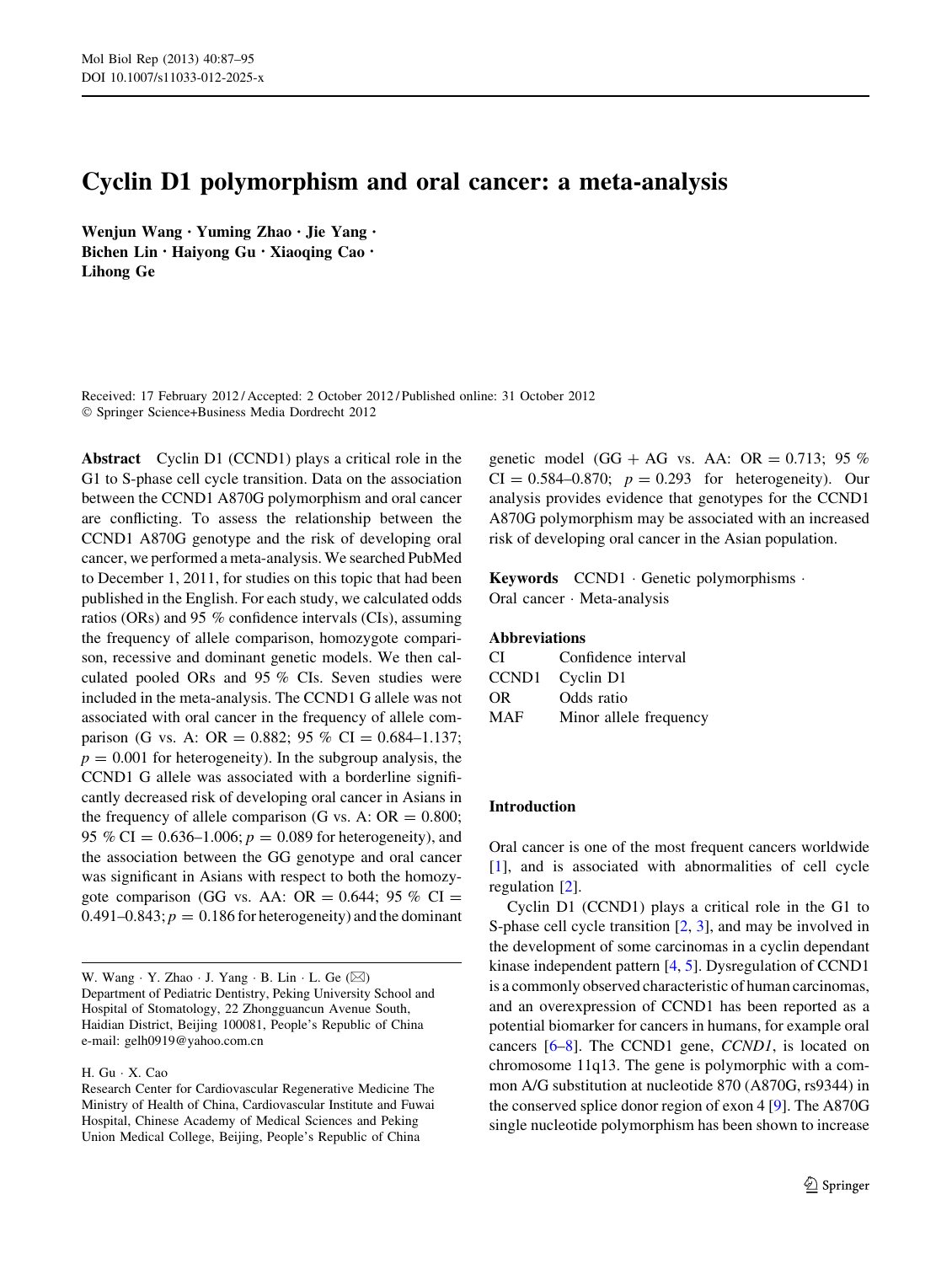| Reference                | Years | Country<br>of origin | Ethnicity | Sample size<br>(case/control) | Cases |     |     | Controls |     |     | MAF in   | <b>HWE</b> |
|--------------------------|-------|----------------------|-----------|-------------------------------|-------|-----|-----|----------|-----|-----|----------|------------|
|                          |       |                      |           |                               | GG    | AG  | AA  | GG       | AG  | AA  | controls |            |
| Liu et al. $[12]$ .      | 2011  | China                | Asian     | 102/101                       | 23    | 43  | 36  | 45       | 29  | 27  | 0.411    | < 0.001    |
| Tsai et al. $[13]$ .     | 2011  | China                | Asian     | 620/620                       | 84    | 323 | 213 | 100      | 365 | 155 | 0.544    | < 0.001    |
| Gomes et al. $[14]$ .    | 2008  | Brazil               | Mixed     | 80/80                         | 25    | 30  | 25  | 28       | 29  | 23  | 0.469    | 0.015      |
| Sathyan et al. $[15]$ .  | 2006  | India                | Asian     | 176/142                       | 36    | 71  | 39  | 40       | 61  | 36  | 0.485    | 0.203      |
| Holley et al. $[16]$ .   | 2005  | Germany              | Caucasian | 174/155                       | 66    | 94  | 14  | 40       | 87  | 28  | 0.461    | 0.107      |
| Wong et al. [17].        | 2003  | China                | Asian     | 70/93                         | 15    | 36  | 19  | 17       | 49  | 27  | 0.554    | 0.524      |
| Matthias et al. $[18]$ . | 1998  | Germany              | Caucasian | 38/191                        | 7     | 20  | 11  | 55       | 101 | 35  | 0.448    | 0.338      |

<span id="page-1-0"></span>Table 1 Characteristics of published studies used in the meta-analysis

MAF Minor Allele Frequency, HWE Hardy–Weinberg equilibrium

the frequency of alternative splicing and can lead to an increase in the half-life of the protein [\[9](#page-8-0), [10](#page-8-0)]. The variant CCND1 corresponding to the A allele may have a longer half-life than the G allele, which may bypass the G1/Scheckpoint [[11\]](#page-8-0).

Over the past two decades, a number of case–control studies have been conducted to investigate the association between the CCND1 A870G polymorphism and the risk of developing oral cancer in humans. However, these studies have reported conflicting results. Data in the literature on the association between the CCND1 A870G polymorphism and the risk of oral cancer, together with the designation of the CCND1 A870G risk allele, are contradictory and inconclusive, possibly due to the relatively small included populations, which compromised the power of the studies. Meta-analysis is a powerful tool for analyzing cumulative data from studies where individual sample sizes are small and the statistical power is therefore low. Thus, we have undertaken this meta-analysis of the association between CCND1 A870G and oral cancer.

#### Materials and methods

Identification and eligibility of relevant studies

PubMed MEDLINE searches were undertaken using the search terms: 'CCND1'or 'Cyclin D1', 'polymorphism', and 'oral cancer' or 'oral tumor' or 'oral carcinoma' (last updated on December 1, 2011). The searches were complemented by a review of the bibliographies of the retrieved papers and review articles. All articles were published in English. In order to minimize heterogeneity and facilitate the interpretation of our results, we used the following inclusion criteria were: studies were case–control in design and included genotyping of oral cancer. For studies that did not provide raw data of allele frequencies in the initial publication, we attempted to obtain this information by correspondence with the authors. When such information could not be obtained, the studies were excluded. When study populations overlapped, we generally retained only studies with the most extensive data for the meta-analysis, in order to avoid duplication.

## Eligible studies

We identified 10 published reports of potentially eligible studies [[12–21\]](#page-8-0). Of these, we excluded one study as genotype counts could not be obtained despite attempts to contact the authors [\[19](#page-8-0)]. We also excluded two further



Fig. 1 Flow diagram of articles selection process for CCND1 A870G gene polymorphism and oral cancer risk meta-analysis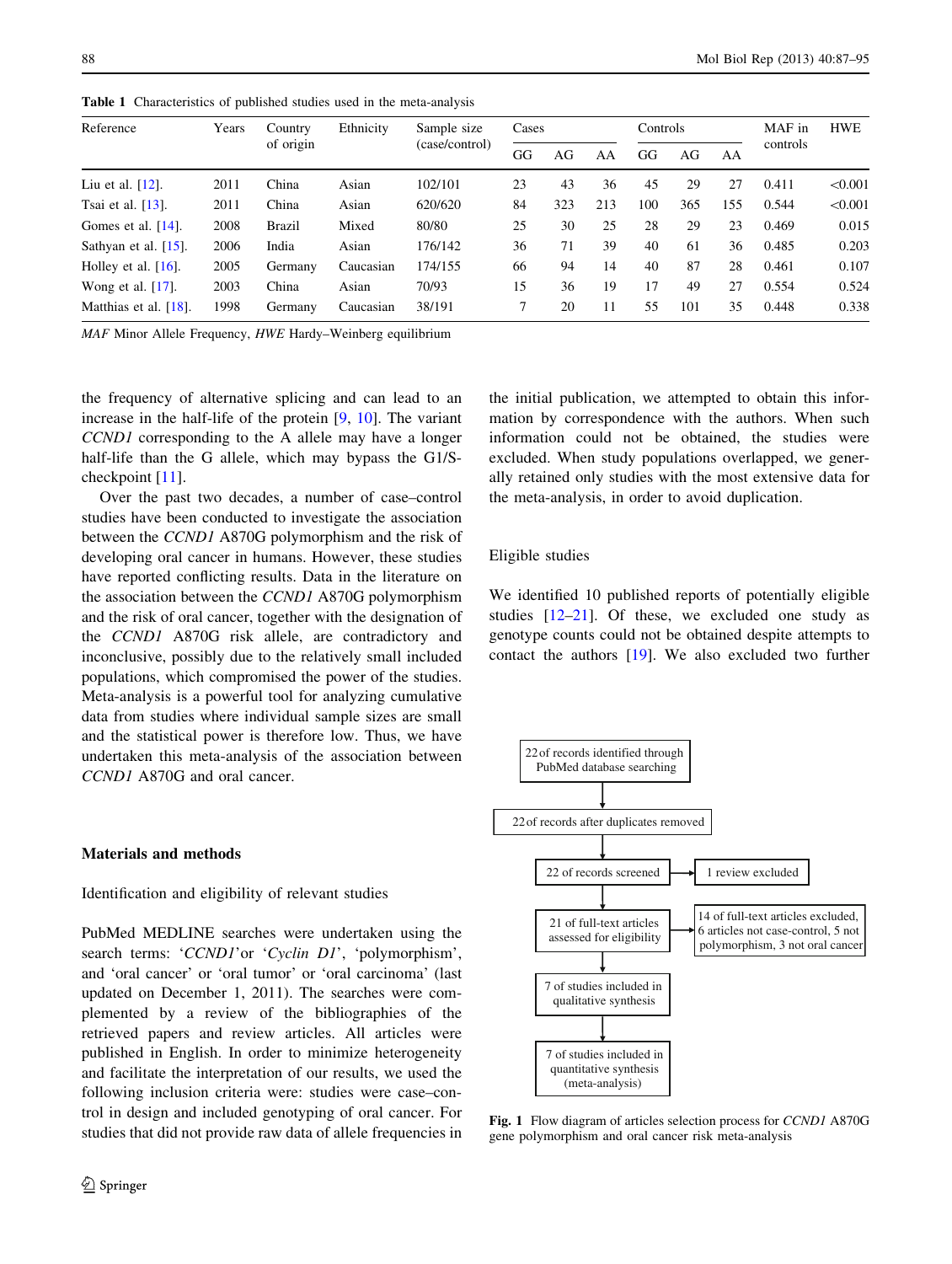<span id="page-2-0"></span>

| Table 2 Results of the meta-<br>analysis of the association<br>between the CCND1 A870G | Genetic comparison   | Population | Random- or fixed-effects<br>model OR (95 % CI); $p$ | Heterogeneity<br>(p value, $I^2$ ) (%)                             |  |
|----------------------------------------------------------------------------------------|----------------------|------------|-----------------------------------------------------|--------------------------------------------------------------------|--|
| polymorphism and oral cancer                                                           | G vs. A              | All        | $0.882(0.684 - 1.137); 0.334$                       | 0.001,74.8                                                         |  |
| in seven studies [the random-<br>effects model (if                                     |                      | Caucasian  | 1.042(0.439-2.474);0.925                            | 0.003,88.5                                                         |  |
| $p_{\text{Heterogeneity}} < 0.10$ ) or the                                             |                      | Asian      | $0.800(0.636 - 1.006); 0.056$                       | 0.089,53.9                                                         |  |
| fixed-effects model (if                                                                | GG vs. AA            | All        | $0.826(0.500-1.365);0.456$                          | 0.001,73.2<br>0.001,90.3<br>0.186,37.3<br>0.005,67.5<br>0.024,80.4 |  |
| $p_{\text{Heterogeneity}} \geq 0.10$ ) was used<br>to summarize the combined OR]       |                      | Caucasian  | 1.193(0.153-9.319);0.866                            |                                                                    |  |
|                                                                                        |                      | Asian      | $0.644(0.491 - 0.843); 0.001$                       |                                                                    |  |
|                                                                                        | $GG$ vs. $(AG + AA)$ | All        | $0.833(0.574 - 1.207); 0.334$                       |                                                                    |  |
|                                                                                        |                      | Caucasian  | 1.054(0.344-3.225);0.927                            |                                                                    |  |
|                                                                                        |                      | Asian      | $0.723(0.479 - 1.092); 0.123$                       | 0.062,59.0                                                         |  |
|                                                                                        | $(GG + AG)$ vs. AA   | All        | $0.897(0.631 - 1.275); 0.543$                       | 0.010,64.1                                                         |  |
|                                                                                        |                      | Caucasian  | 1.194(0.268-5.312);0.816                            | 0.004,87.8                                                         |  |
|                                                                                        |                      | Asian      | $0.713(0.584 - 0.870); 0.001$                       | 0.293,19.4                                                         |  |
| Study                                                                                  |                      |            |                                                     | $\%$                                                               |  |
|                                                                                        |                      |            |                                                     |                                                                    |  |
| ID                                                                                     |                      |            | OR (95% CI)                                         | Weight                                                             |  |
| Liu (2011)                                                                             |                      |            | 0.54 (0.36, 0.80)                                   | 13.67                                                              |  |
| Tsai (2011)                                                                            |                      |            | 0.78(0.67, 0.92)                                    | 18.85                                                              |  |
| Gomes (2008)                                                                           |                      |            | 0.88(0.57, 1.37)                                    | 12.67                                                              |  |
| Sathyan (2006)                                                                         |                      |            | 0.91 (0.65, 1.26)                                   | 15.16                                                              |  |
| <b>Holley (2005)</b>                                                                   |                      |            | 1.59 (1.16, 2.17)                                   | 15.54                                                              |  |
| Wong (2003)                                                                            |                      |            | 1.11 (0.71, 1.72)                                   | 12.64                                                              |  |
| Matthias (1998)                                                                        |                      |            | 0.66(0.40, 1.08)                                    | 11.48                                                              |  |
| Overall (I-squared = $74.8\%$ , $p = 0.001$ )                                          |                      |            | 0.88(0.68, 1.14)                                    | 100.00                                                             |  |
| NOTE: Weights are from random effects analysis                                         |                      |            |                                                     |                                                                    |  |
|                                                                                        | 364                  |            | 2.75                                                |                                                                    |  |

Fig. 2 Forest plot of the CCND1 A870G polymorphism and the risk of developing oral cancer in the G versus A comparison model

studies, as the cases included oral premalignant lesions [[20,](#page-8-0) [21](#page-8-0)] (Table [1](#page-1-0)).

## CCND1 genotyping methods

In five studies, genomic DNA was extracted from peripheral blood samples. Among these, three used polymerase chain reaction-restriction fragment length polymorphism (PCR– RFLP) analysis for genotyping [\[13,](#page-8-0) [16](#page-8-0), [18\]](#page-8-0), and two used the PCR-single strand conformation polymorphism (PCR-SSCP) assay [\[15,](#page-8-0) [17](#page-8-0)].

In one of the remaining studies [[14\]](#page-8-0), genomic DNA was extracted from oral mucosa swabs, and was used for genotyping with PCR–RFLP assays.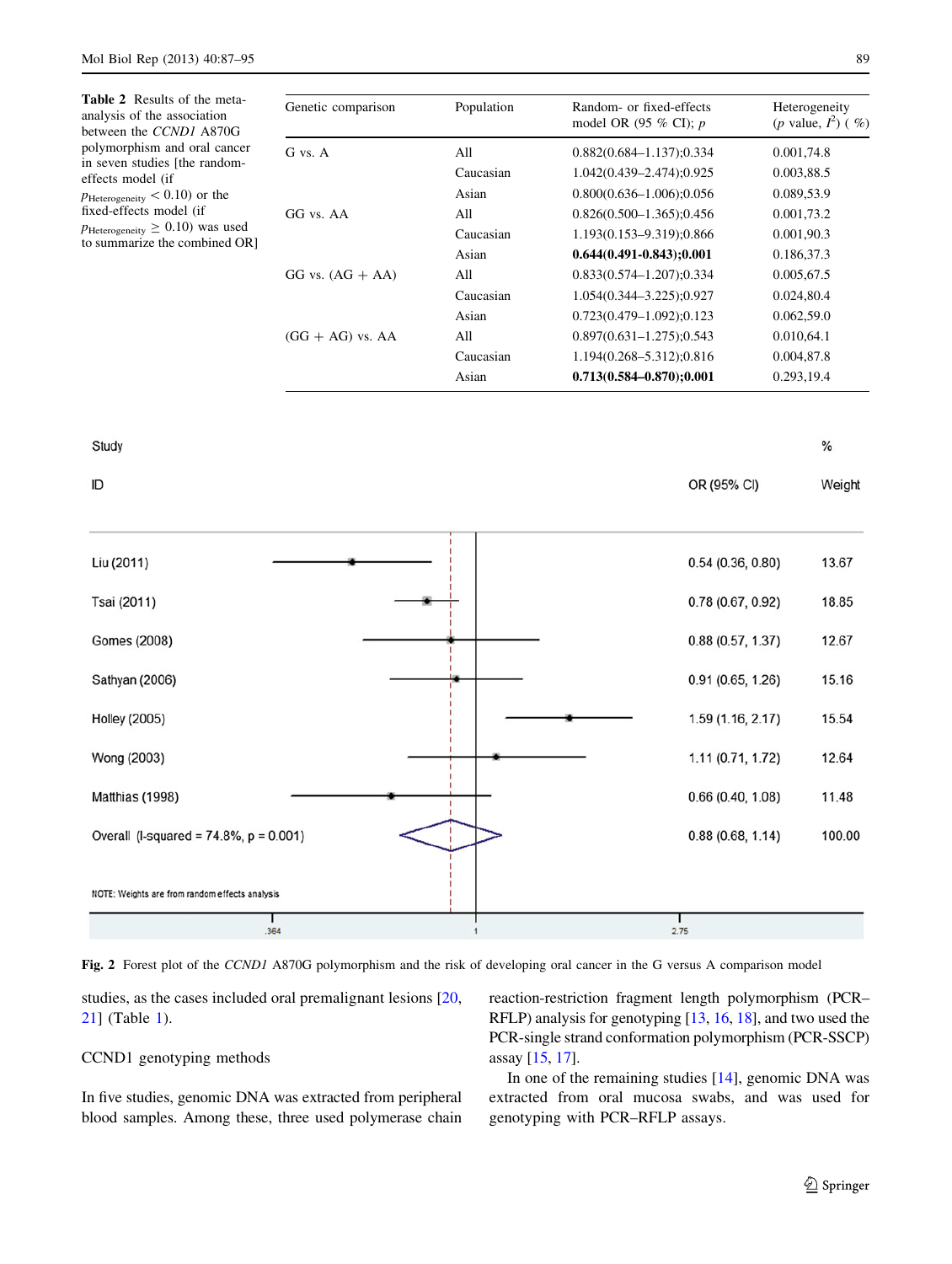<span id="page-3-0"></span>In a further study [[12\]](#page-8-0), DNA was extracted from a buccal swab sample, and was used for genotyping with the PCR–RFLP method.

## Data extraction

Data for the analyses, which included the first author's surname, year of publication, country where the study was conducted, ethnicity of the study population, genotype frequencies and minor allele frequency (MAF) in the controls, were extracted from the published articles and summarized in a consistent manner to aid comparison.

#### Statistical analysis

We calculated the OR that corresponded to the 95 % CI, in accordance with the method described by Woolf [\[22\]](#page-8-0), to evaluate the association between the CCND1 polymorphism and oral cancer. Four comparisons were performed: the frequency of the allele (G vs. A), a comparison of homozygotes  $(GG vs. AA)$ , a dominant genetic model  $(GG + AG vs. AA)$ , and a recessive genetic model (GG vs.  $AG + AA$ ). We applied two models of meta-analysis for dichotomous outcomes,

according to the results of heterogeneity tests among individual studies, using the software Stata 11.0 (Stata Corp., College Station, Texas) or Review Manager (RevMan) 5.0 (Cochrane Collaboration, 2008; [www.cc-ims.net/RevMan\)](http://www.cc-ims.net/RevMan), a fixedeffects model (Mantel–Haenszel) [[23](#page-8-0)] and a random-effects model (DerSimonian and Laird) [\[24\]](#page-8-0). Heterogeneity between studies was assessed using the Chi-square-based Q statistic test [\[25\]](#page-8-0). The Q statistic test was considered significant at  $p\lt 0.10$ . The random-effects model (if  $p\lt 0.10$ ) or the fixedeffects model (if  $p \ge 0.10$ ) was used to summarize the combined OR. The significance of the pooled OR was determined by the Z-test. A  $p$  value  $\lt$  0.05 was considered significant. Publication bias was investigated with the funnel plot, in which the standard error (SE) of log (OR) for each study was plotted against the respective log (OR). An asymmetric plot suggested a possible publication bias. Funnel plot asymmetry was assessed further using Egger's linear regression method [\[26\]](#page-8-0). The significance of the intercept was determined by the  $t$  test, and a p value  $\lt$  0.05 was considered significant.

The  $\chi^2$  goodness-of-fit test was used to evaluate whether genotypes within the control subjects conformed to the Hardy–Weinberg equilibrium (HWE). Analysis was performed using the software Stata version 11.0 and Review Manager 5.0. All p-values were two-sided.



Fig. 3 Forest plot of the CCND1 A870G polymorphism and the risk of developing oral cancer in the homozygote comparison model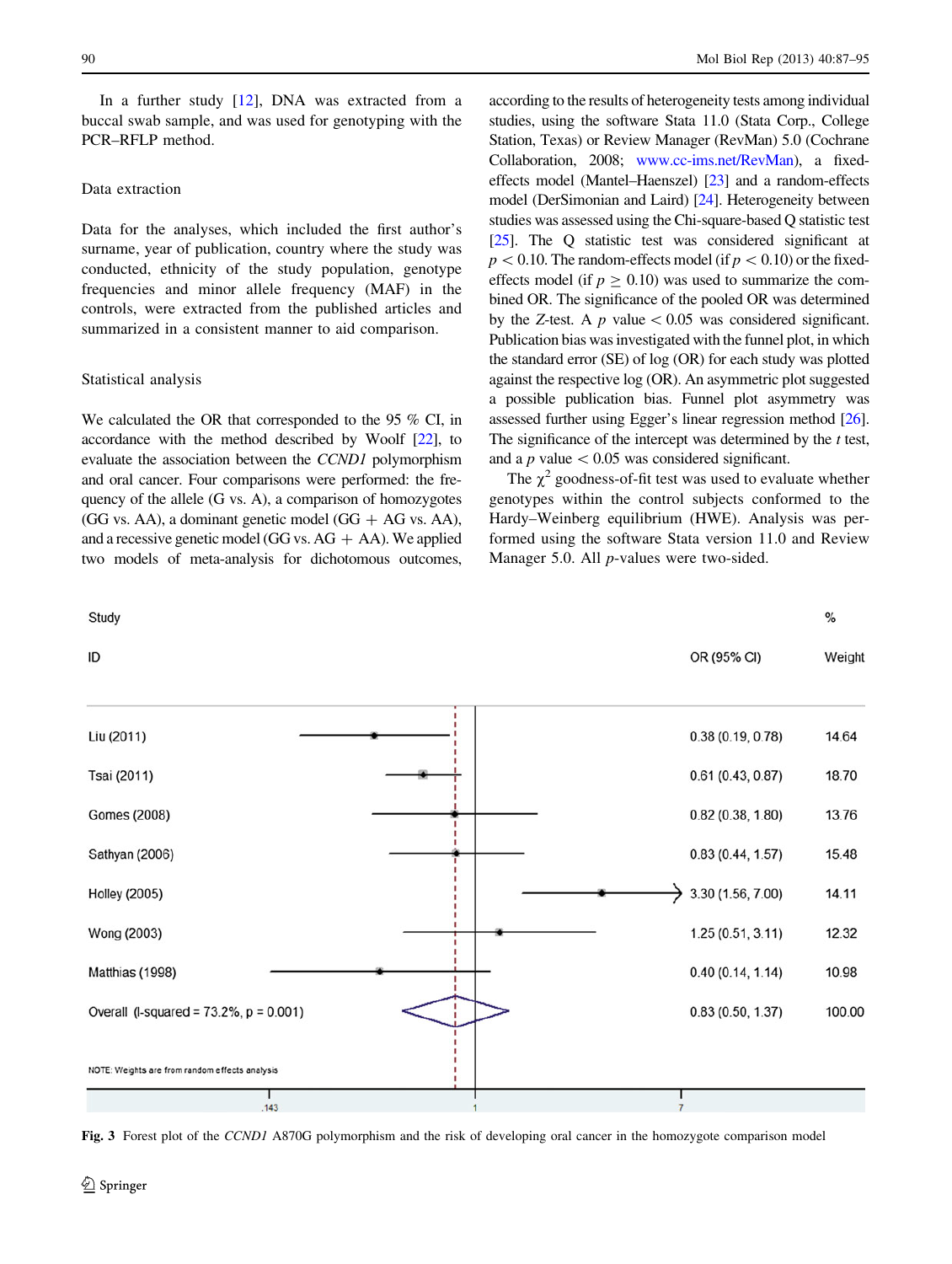

Fig. 4 Forest plot of the CCND1 A870G polymorphism and the risk of developing oral cancer in the recessive genetic model

#### **Results**

#### Characteristics of published studies

In total, seven articles published in English met the inclusion criteria. The seven studies (1,260 cases and 1,382 controls) were published between 1998 and December 1, 2011 (Table [1](#page-1-0), Fig. [1\)](#page-1-0). Among them, three articles originated from China, two from Germany, one from India and one from Brazil. A further four articles were from Asia and two were Caucasian in origin. Genotype distributions in the control groups in three studies [\[12–14](#page-8-0)] did not conform to the HWE equilibrium ( $p = 0.00004, 0.000003$ , and 0.0149, respectively), which indicated the presence of genotyping errors and/or population stratification.

#### Meta-analysis

## Main results

As can be seen in Table [2,](#page-2-0) the CCND1 G allele was not associated with an increased risk of developing oral cancer in terms of the frequency of allele comparison (G vs. A: OR = 0.882; 95 % CI = 0.684-1.137;  $p = 0.001$  for heterogeneity) (Fig. [2](#page-2-0)). The *CCND1* GG genotype was not associated with oral cancer when compared the AA genotype, as revealed by both the homozygote comparison (GG vs. AA: OR =  $0.826$ ; 95 % CI =  $0.500-1.365$ ;  $p = 0.001$ for heterogeneity) (Fig. [3\)](#page-3-0) and the recessive genetic model  $(GG \text{ vs. } AG + AA: OR = 0.833; 95 \% CI = 0.574-1.207;$  $p = 0.005$  for heterogeneity) (Fig. 4). In addition, analysis of the dominant model did not indicate a significant association between the CCND1 A870G polymorphism and oral cancer  $(GG + AG \text{ vs. AA: OR} = 0.897; 95 \text{ % CI} = 0.631 - 1.275;$  $p = 0.010$  for heterogeneity) (Fig. [5](#page-5-0)).

When we removed the three studies that deviated from the HWE equilibrium, the association between CCND1 A870G and oral cancer was also not significant with respect to allele comparison (G vs. A: OR =  $1.036$ ; 95 % CI = 0.719–1.492;  $p = 0.013$  for heterogeneity), the homozygote comparison (GG vs. AA: OR = 1.124; 95 % CI = 0.489–2.583;  $p =$ 0.006 for heterogeneity), the recessive genetic model (GG vs. AG + AA: OR = 1.042; 95 % CI = 0.628-1.727;  $p =$ 0.055 for heterogeneity) and the dominant genetic model  $(GG + AG \text{ vs. AA: OR} = 1.120; 95\% \text{ CI} = 0.634 - 1.979;$  $p = 0.032$  for heterogeneity).

In subgroup analysis, the CCND1 G allele was associated with a borderline significantly decreased risk of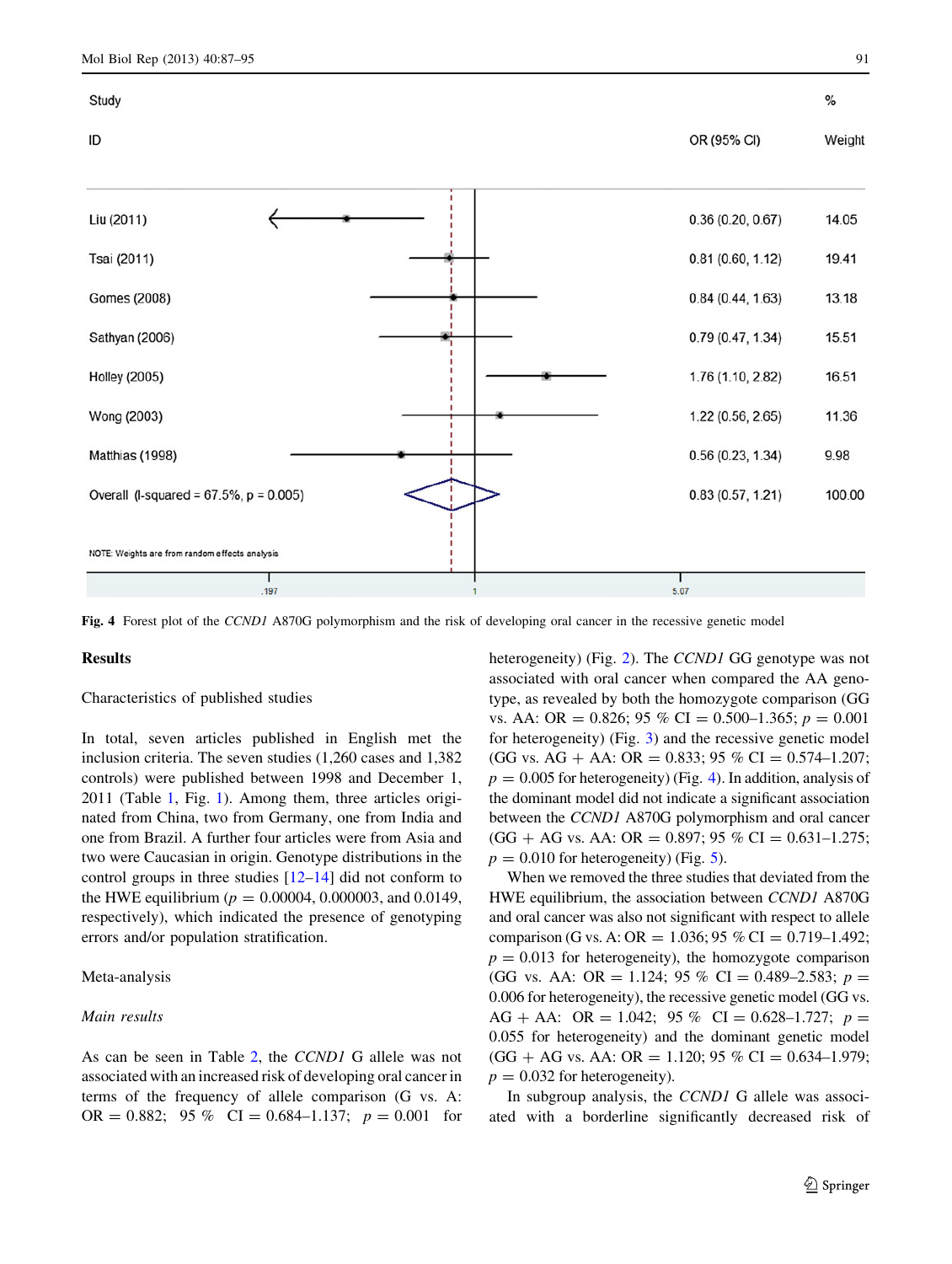<span id="page-5-0"></span>

Fig. 5 Forest plot of the CCND1 A870G polymorphism and the risk of developing oral cancer in the dominant genetic model

developing oral cancer in Asians, in the frequency of allele comparison (G vs. A: OR = 0.800; 95 % CI = 0.636– 1.006;  $p = 0.089$  for heterogeneity). The association between the GG genotype and oral cancer was also significant in Asians with respect to both the homozygote comparison (GG vs. AA: OR =  $0.644$ ; 95 % CI = 0.491– 0.843;  $p = 0.186$  for heterogeneity) (Fig. [6\)](#page-6-0) and the dominant genetic model (GG  $+$  AG vs. AA: OR = 0.713; 95 %  $CI = 0.584 - 0.870$  $CI = 0.584 - 0.870$  $CI = 0.584 - 0.870$ ;  $p = 0.293$  for heterogeneity) (Fig. 7). On the other hand, significant associations were not identified between the CCND1 A870G polymorphism and oral cancer in Caucasians, either through allele comparison, homozygote comparison, or analysis of the recessive and dominant models (2).

#### Publication bias

Begg's funnel plot and Egger's test were performed to determine whether a publication bias existed in the literature. Firstly, the possibility of a publication bias was evaluated using a funnel plot of the estimate of log OR for the genotype G vs. A against the reciprocal of its SE (Table [3\)](#page-7-0). The results of the frequency of allele comparison indicated that there was no publication bias, both in Begg's test ( $z = 0.15$ ,  $p>|z| = 0.881$ ) and Egger's test ( $t = -0.73$ ,  $p>|t| =$ 0.497). Secondly, publication bias was evaluated using a funnel plot of the estimate of log OR for the genotype GG vs. AA against the reciprocal of its SE (Table [3](#page-7-0)). The results for the homozygote comparison GG vs. AA indicated no publication bias in Begg's test ( $z = 0.45$ ,  $p > |z| = 0.652$ ) and Egger's ( $t = -1.01$ ,  $p > |t| = 0.359$ ). The results of Begg's and Egger's tests for the recessive genetic model and the dominant model also indicated a low probability of publication bias (Table [3\)](#page-7-0). Thus, we considered that no publication bias was present.

# Discussion

CCND1 promotes cell migration, regulates cellular metabolism and conveys transcriptional functions [[5\]](#page-7-0). Our meta-analysis was based on seven studies that provided data on the CCND1 A870G polymorphism and the risk of developing oral cancer, and included over 1,260 cases and 1,382 controls. The results of our analysis provide evidence that genotypes for the CCND1 A870G polymorphism might be associated with oral cancer in the Asian population. The CCND1 A870G A allele may have a longer half-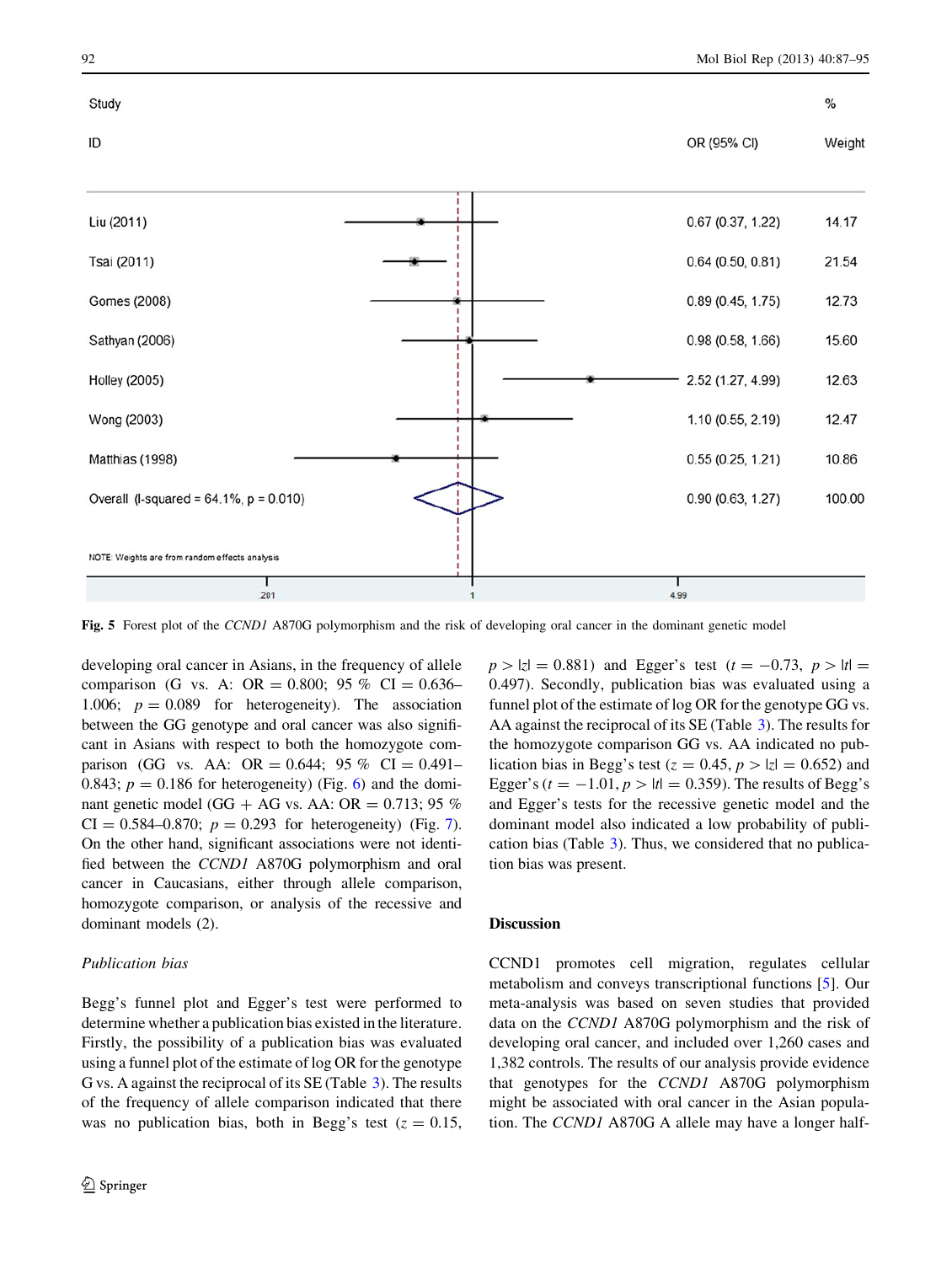<span id="page-6-0"></span>

Fig. 6 Forest plot of the CCND1 A870G polymorphism and the risk of developing oral cancer in the homozygote comparison model in the Asian population

life than the G allele and may bypass the G1/S-checkpoint [\[11](#page-8-0)], which is in accordance with our results that revealed that the CCND1 G allele is protective and decreases the risk of developing oral cancer.

Matthias et al. [[18\]](#page-8-0) were the first to investigate the association between the incidence of oral cancer and the CCND1 A870G polymorphism. Subsequent studies revealed controversial findings, with some studies failing to find evidence of an association between the CCND1 A870G polymorphism and oral cancer [[14,](#page-8-0) [15,](#page-8-0) [17](#page-8-0)]. The purpose of this meta-analysis was to assess whether an association exists between the CCND1 A870G polymorphism and the risk of developing oral cancer. Most of the studies included in our meta-analysis involved less than two hundred cases, and the statistical power was therefore too low to allow convincing conclusions to be drawn from individual studies. Consequently, the CIs around the ORs were wide. Our meta-analysis suggests that genotypes for the CCND1 A870G polymorphism might be associated with the risk of developing oral cancer in the Asian population.

There was significant heterogeneity for the CCND1 A870G polymorphism among the seven studies. Many factors might contribute to this heterogeneity, with ethnicity one such factor, as allele and genotype distributions for the CCND1 A870G locus varied between different ethnic groups. We categorized the seven studies into different subgroups on the basis of ethnicity. In the Asian group, the results indicated a significant association between the CCND1 A870G polymorphism and oral cancer. However, heterogeneity was observed in the Caucasian group, and no significant associations were found between the CCND1 A870G polymorphism and oral cancer in Caucasians.

Considering CCND1 A870G mutant alleles in the control group, OR, case samples and control samples, the power of our meta-analysis ( $\alpha = 0.05$ ) was 0.359 in 1,230 cases and 1,377 controls with  $OR = 0.882$ . In subgroup analysis, the power of our meta-analysis ( $\alpha = 0.05$ ) was 0.674 in 938 cases and 951 controls with  $OR = 0.800$  in Asians.

This study has limitations. The number of studies included in the meta-analysis was small. Given that both positive and negative studies had been published, publication bias concerning the association between the CCND1 A870G polymorphism and oral cancer appears to have been low. The funnel plots were symmetrical for the CCND1 A870G polymorphism, which indicates a lack of publication bias. However, studies with nonsignificant findings could reduce the chance of publication bias. The seven included studies were undertaken in different countries.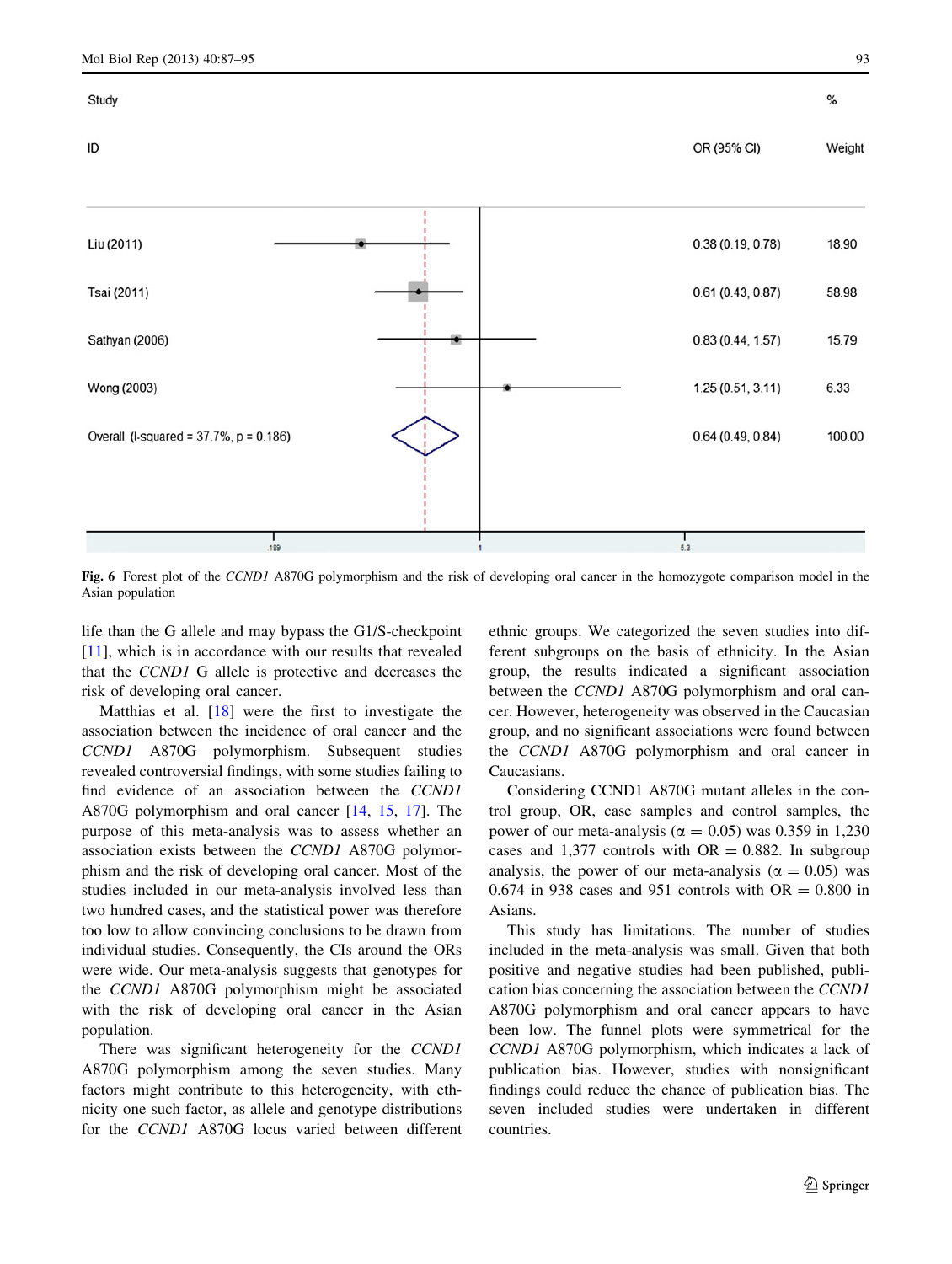<span id="page-7-0"></span>

Fig. 7 Forest plot of the CCND1 A870G polymorphism and the risk of developing oral cancer in the dominant genetic model in the Asian population

Table 3 Tests for publication bias (Egger's test and Begger's test) in population

| Genetic<br>comparison | Population | Egger's<br>test $(t, p)$ | Begger's<br>test $(z, p)$ |
|-----------------------|------------|--------------------------|---------------------------|
| G vs. A               | All        | $-0.73, 0.497$           | $-0.15, 0.881$            |
|                       | Caucasian  |                          | $-1.00, 0.317$            |
|                       | Asian      | $-0.95, 0.443$           | 0.68, 0.497               |
| GG vs. AA             | All        | $-1.01, 0.359$           | 0.45, 0.652               |
|                       | Caucasian  |                          | $-1.00, 0.317$            |
|                       | Asian      | $-1.23, 0.345$           | 0.68, 0.497               |
| GG vs. $(AG + AA)$    | All        | 0.08, 0.938              | $-0.15, 0.881$            |
|                       | Caucasian  |                          | $-1.00, 0.317$            |
|                       | Asian      | $-0.22, 0.845$           | 0.00, 1.000               |
| $(GG + AG)$ vs. AA    | All        | $-2.11, 0.089$           | 0.75, 0.453               |
|                       | Caucasian  |                          | $-1.00, 0.317$            |
|                       | Asian      | $-3.39, 0.077$           | 1.36, 0.174               |
|                       |            |                          |                           |

In conclusion, the results of this meta-analysis support a substantial association between the CCND1 A870G polymorphism and the risk of developing oral cancer in the Asian population. The existence of genetic structures in this population might lead to the identification of false positive genetic associations due to an unbalanced distribution between cases and controls. Oral cancer appears to be the result of complex interactions between genetic factors and the environment. Large-scale, population-based association studies are now required to investigate potential gene–gene and gene–environment interactions that involve the CCND1 A870G polymorphism and that could affect the risk of developing oral cancer. Such studies might eventually lead to a better and more comprehensive understanding of the association between the CCND1 A870G polymorphism and oral cancer.

Acknowledgments This study was supported by a grant from the National Natural Science Foundation of China (81170928).

Disclosures All authors have no disclosures or conflict of interest.

#### References

- 1. Moore RJ, Doherty DA, Do KA, Chamberlain RM, Khuri FR (2001) Racial disparity in survival of patients with squamous cell carcinoma of the oral cavity and pharynx. Ethn Health 6:165–177
- 2. Sherr CJ (1996) Cancer cell cycles. Science 274:1672–1677
- 3. Sherr CJ (1995) D-type cyclins. Trends Biochem Sci 20:187–190
- 4. Coqueret O (2002) Linking cyclins to transcriptional control. Gene 299:35–55
- 5. Fu M, Wang C, Li Z, Sakamaki T, Pestell RG (2004) Minireview: cyclin D1: normal and abnormal functions. Endocrinology 145:5439–5447